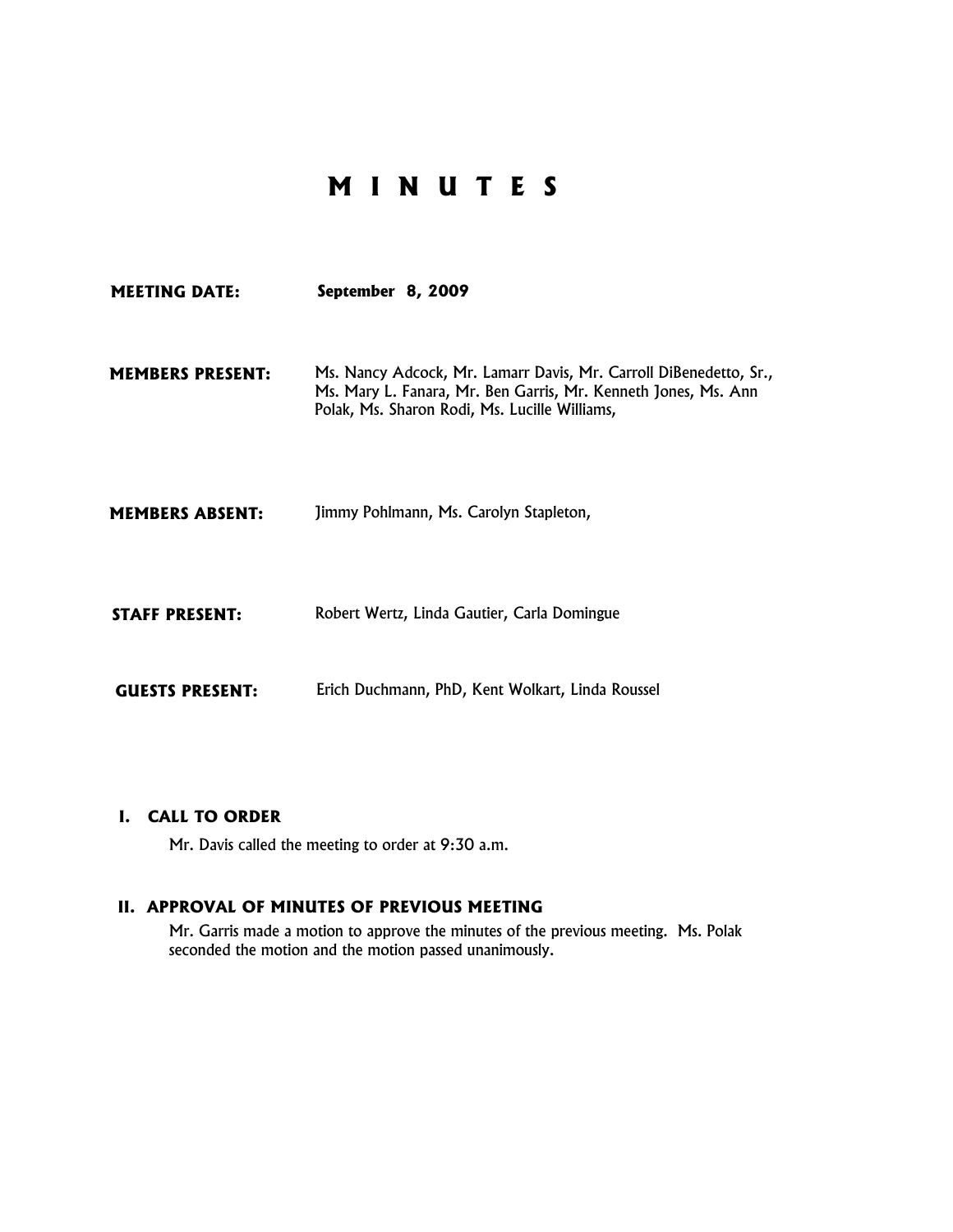## **PAGE 2 September 8, 2009 MINUTES**

## III. APPEALS

## **A 1. Livingston 09-003**

Ms. Polak made a motion to uphold the appeal and to award \$5,000.00 for FUNERAL. Mr. Garris seconded the motion and the motion passed unanimously.

## IV. EMERGENCY CONFIRM/DENY

Mr. Garris made a motion to confirm the emergency rulings for the previous month. Ms. Williams seconded the motion and the motion passed unanimously.

## V. ITEMS FOR FULL DISCUSSION

## **F 1. Bossier 09-018**

Ms. Adcock made a motion to approve the eligibility of this claimant. Ms. Williams seconded the motion and the motion passed unanimously.

## **F 2. Caddo 08-016**

Mr. DiBenedetto made a motion to award \$850.00 for MENTAL HEALTH. Ms. Fanara seconded the motion and the motion passed 8 to 0 with 1 abstention. The board also agreed to request an Updated Mental Health Treatment Plan as of 05/07/09.

## **F 3. Caddo 08-064**

Ms. Adcock made a motion to award \$240.00 for MENTAL HEALTH. Ms. Rodi seconded the motion and the motion passed unanimously. The board also agreed to request an Updated Mental Health Treatment Plan as of 10/27/09.

## **F 4. Caddo 08-078**

Ms. Adcock made a motion to award \$5,360.00 for WAGE, \$3,840.00 for MEDICAL, \$300.00 for AMBULANCE TRANSPORT (MEDICAL). Ms. Williams seconded the motion and the motion passed unanimously.

## **F 5. Caddo 09-002**

Ms. Adcock made a motion to award \$520.00 for MENTAL HEALTH, \$116.89 for MEDICAL MILEAGE. Mr. Jones seconded the motion and the motion passed unanimously. The board also agreed to request an Updated Mental Health Treatment Plan as of 07/13/09.

## **F 6. Caddo 09-003**

Ms. Rodi made a motion to award \$520.00 for MENTAL HEALTH. Mr. Jones seconded the motion and the motion passed unanimously. The board also agreed to request an Updated Mental Health Treatment Plan as of 07/13/09.

## **F 7. Caddo 09-018**

Ms. Rodi made a motion to award \$225.00 for MENTAL HEALTH. Mr. Jones seconded the motion and the motion passed unanimously.

## **F 8. Caddo 09-028**

Mr. DiBenedetto made a motion to award \$4,600.58 for FUNERAL. Ms. Adcock seconded the motion and the motion passed unanimously.

## **F 9. Caddo 09-029**

Ms. Adcock made a motion to award \$5,000.00 for FUNERAL. Ms. Rodi seconded the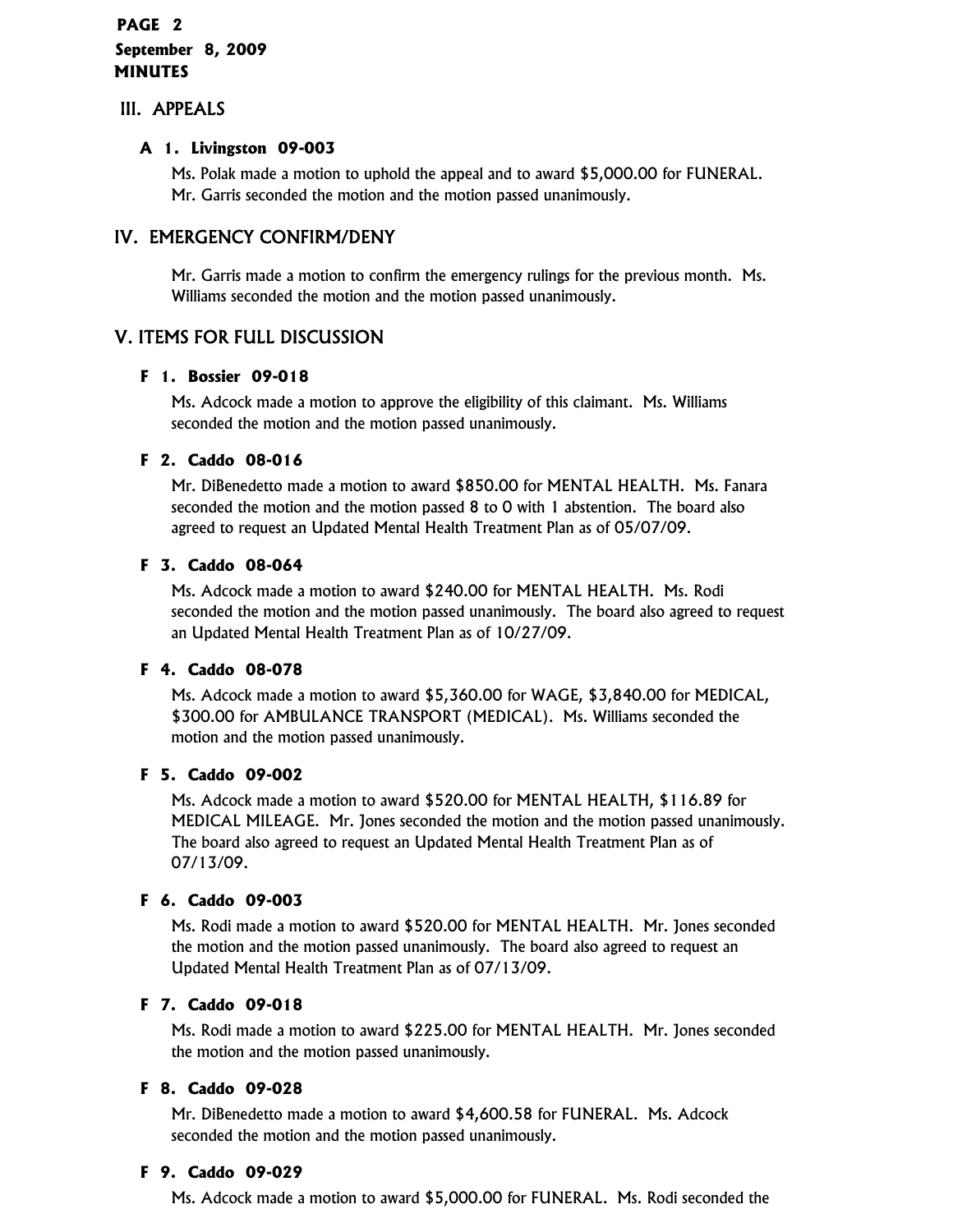## **PAGE 3 September 8, 2009 MINUTES**

## V. ITEMS FOR FULL DISCUSSION

motion and the motion passed unanimously.

## **F 10. Caddo 09-030**

Ms. Adcock made a motion to award \$5,000.00 for FUNERAL. Ms. Rodi seconded the motion and the motion passed unanimously.

## **F 11. Caddo 09-031**

Ms. Adcock made a motion to award \$4,800.00 for WAGE, \$300.00 for AMBULANCE TRANSPORT (MEDICAL). Ms. Williams seconded the motion and the motion passed unanimously.

## **F 12. Caddo 09-032**

Ms. Adcock made a motion to award \$4,500.00 for FUNERAL. Ms. Rodi seconded the motion and the motion passed unanimously.

## **F 13. Caddo 09-034**

Ms. Adcock made a motion to award \$6,283.94 for MEDICAL, \$300.00 for AMBULANCE TRANSPORT (MEDICAL). Mr. DiBenedetto seconded the motion and the motion passed unanimously.

## **F 14. Calcasieu 06-037**

Ms. Polak made a motion to award \$120.00 for MENTAL HEALTH. Mr. Jones seconded the motion and the motion passed unanimously. Dr. Duchmann also requested that the mental health provider be reminded that mental health claims will only be considered through September 30, 2009.

## **F 15. Calcasieu 06-038**

Ms. Polak made a motion to award \$120.00 for MENTAL HEALTH. Mr. Jones seconded the motion and the motion passed unanimously. Dr. Duchmann also requested that the mental health provider be reminded that mental health claims will only be considered through September 30, 2009.

## **F 16. Calcasieu 09-024**

Ms. Polak made a motion to award \$120.00 for MENTAL HEALTH. Ms. Fanara seconded the motion and the motion passed unanimously. The board also agreed to request an Updated Mental Health Treatment Plan as of 07/25/09.

## **F 17. Calcasieu 09-027**

Ms. Polak made a motion to deny under authority of R.S. 46:1809 B(3)(b) (failed or refused cooperation). Mr. DiBenedetto seconded the motion and the motion passed unanimously.

## **F 18. Calcasieu 09-028**

Ms. Polak made a motion to award \$2,223.62 for MEDICAL. Mr. Jones seconded the motion and the motion passed unanimously.

## **F 19. Calcasieu 09-039**

Mr. Jones made a motion to award \$240.00 for MENTAL HEALTH. Ms. Polak seconded the motion and the motion passed unanimously.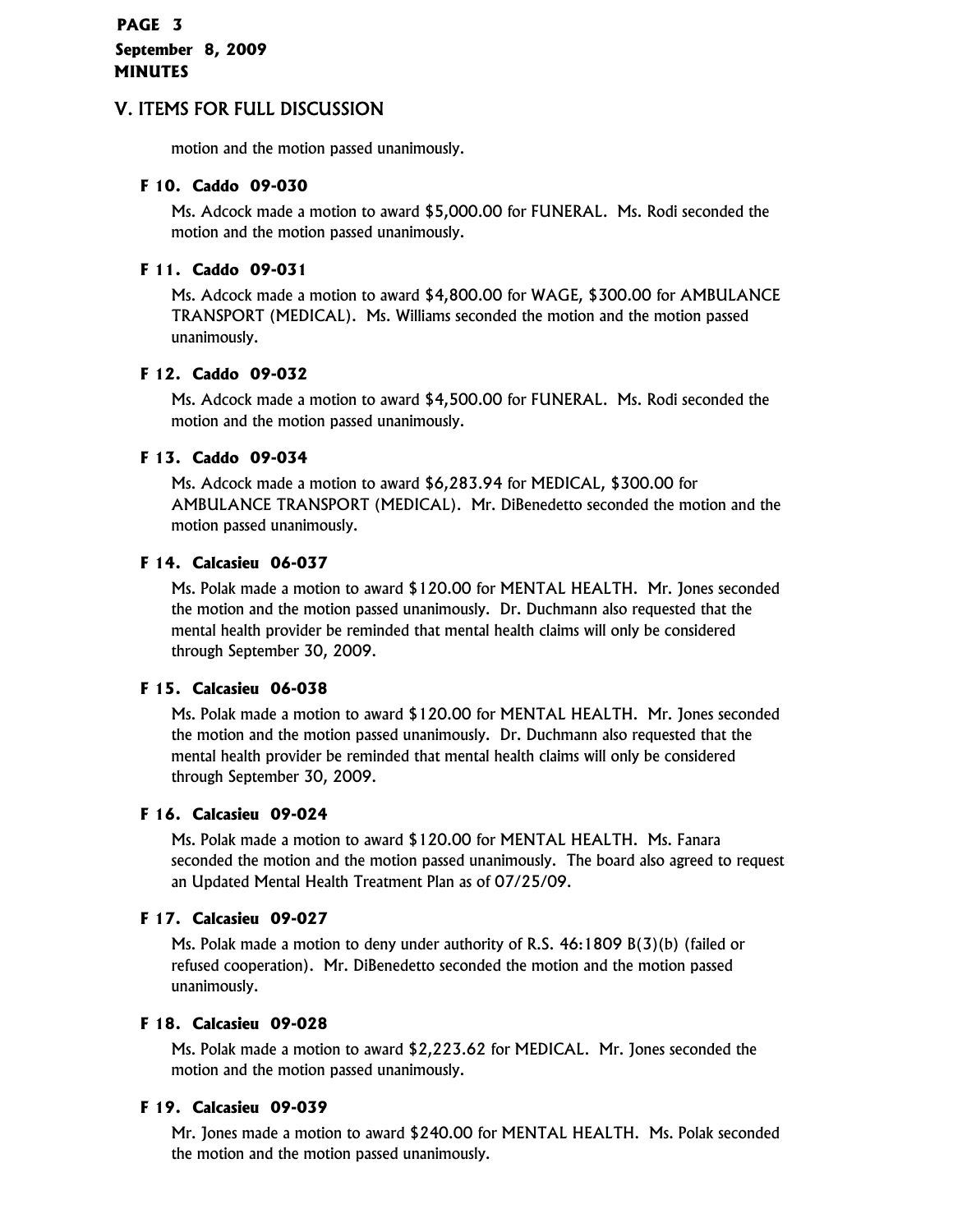## **PAGE 4 September 8, 2009 MINUTES**

## V. ITEMS FOR FULL DISCUSSION

## **F 20. Calcasieu 09-040**

Mr. Jones made a motion to award \$360.00 for MENTAL HEALTH. Ms. Polak seconded the motion and the motion passed unanimously.

## **F 21. Calcasieu 09-044**

Mr. Jones made a motion to award \$5,000.00 for FUNERAL. Ms. Polak seconded the motion and the motion passed 8 to 1 with no abstentions.

## **F 22. Calcasieu 09-046**

Ms. Polak made a motion to award \$480.00 for MENTAL HEALTH. Mr. Jones seconded the motion and the motion passed unanimously.

## **F 23. Calcasieu 09-047**

Ms. Polak made a motion to award \$180.00 for MENTAL HEALTH. Ms. Fanara seconded the motion and the motion passed unanimously. The board also agreed to request an Updated Mental Health Treatment Plan as of 08/23/09.

## **F 24. Claiborne 08-015**

Ms. Polak made a motion to approve the eligibility of this claimant. Mr. Jones seconded the motion and the motion passed unanimously.

## **F 25. Concordia 94-002**

Ms. Rodi made a motion to deny under authority of R.S. 46:1807 (C) (1) (exceeds policy limit that were in place at the time the original application was processed). Mr. Jones seconded the motion and the motion passed unanimously.

## **F 26. East Baton Rouge 08-059**

Ms. Polak made a motion to award \$2,569.33 for MEDICAL. Mr. Jones seconded the motion and the motion passed unanimously.

## **F 27. East Baton Rouge 08-063**

Ms. Fanara made a motion to award \$420.00 for MENTAL HEALTH. Mr. Jones seconded the motion and the motion passed unanimously. The board also agreed to request an Updated Mental Health Treatment Plan as of 04/22/09.

## **F 28. East Baton Rouge 09-012**

Mr. DiBenedetto made a motion to award \$4,500.00 for FUNERAL. Ms. Rodi seconded the motion and the motion passed unanimously.

## **F 29. East Baton Rouge 09-015**

Mr. Jones made a motion to award \$360.00 for WAGE. Mr. DiBenedetto seconded the motion and the motion passed unanimously.

## **F 30. East Baton Rouge 09-037**

Mr. DiBenedetto made a motion to approve the eligibility of this claimant. Mr. Jones seconded the motion and the motion passed unanimously.

## **F 31. East Baton Rouge 09-054**

Mr. DiBenedetto made a motion to award \$4,500.00 for FUNERAL. Ms. Polak seconded the motion and the motion passed unanimously.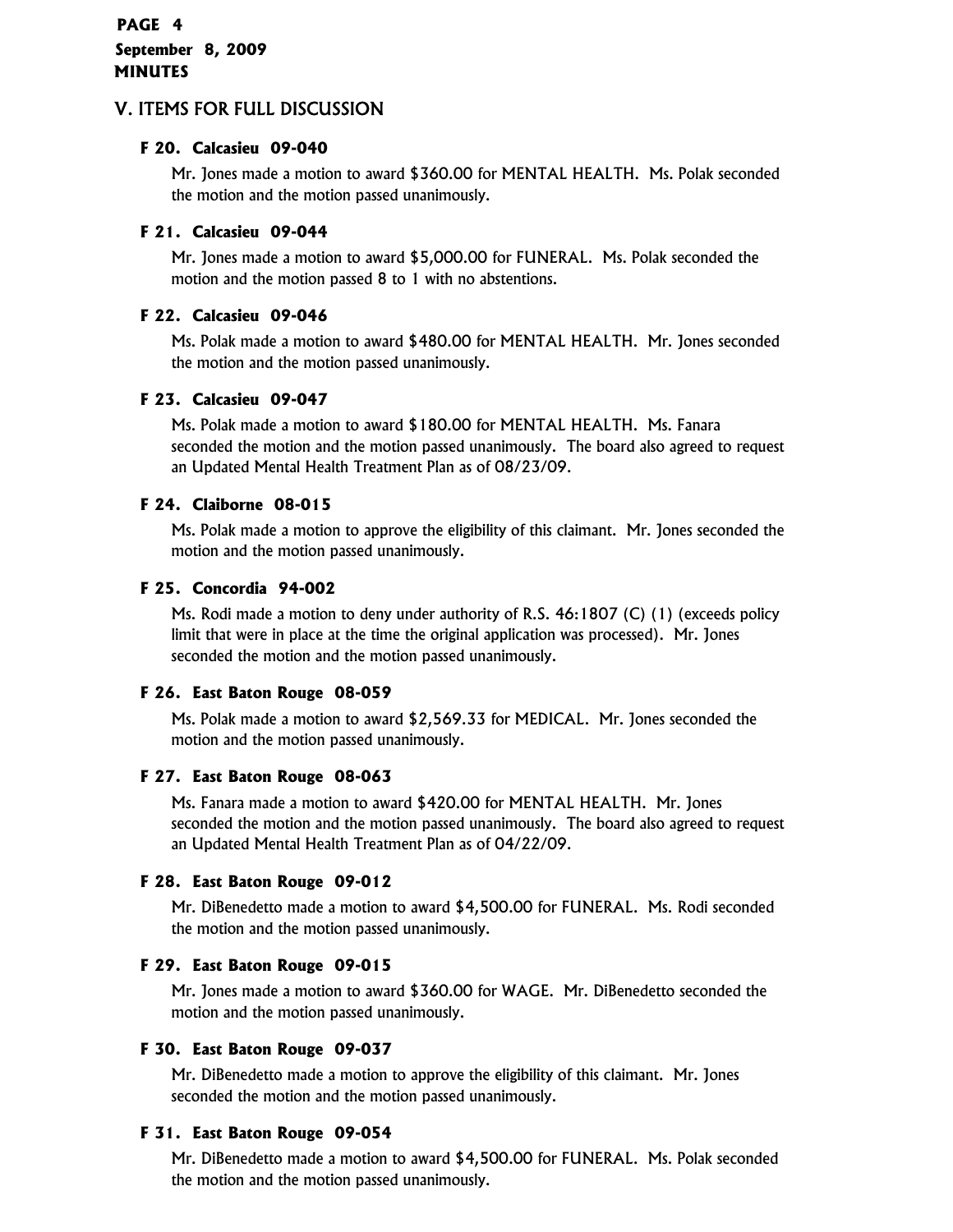## **PAGE 5 September 8, 2009 MINUTES**

## V. ITEMS FOR FULL DISCUSSION

## **F 32. East Baton Rouge 09-055**

Mr. DiBenedetto made a motion to award \$217.00 for CRIME EVIDENCE, \$1,514.00 for FUNERAL. Mr. Jones seconded the motion and the motion passed unanimously.

### **F 33. East Baton Rouge 09-056**

Mr. DiBenedetto made a motion to award \$400.81 for MEDICAL. Ms. Polak seconded the motion and the motion passed unanimously.

## **F 34. East Baton Rouge 09-074**

Ms. Fanara made a motion to award \$5,000.00 for FUNERAL. Mr. Garris seconded the motion and the motion passed unanimously.

#### **F 35. East Carroll 09-003**

Ms. Fanara made a motion to award \$3,250.00 for FUNERAL. Mr. Garris seconded the motion and the motion passed unanimously.

#### **F 36. East Carroll 09-004**

Ms. Fanara made a motion to award \$3,250.00 for FUNERAL. Mr. Jones seconded the motion and the motion passed unanimously.

#### **F 37. Iberia 08-037**

Mr. DiBenedetto made a motion to award \$1,259.12 for FUNERAL. Mr. Jones seconded the motion and the motion passed unanimously.

## **F 38. Iberia 08-066**

Mr. Jones made a motion to award \$2,180.80 for WAGE. Mr. Garris seconded the motion and the motion passed unanimously.

## **F 39. Lafayette 08-011**

Mr. Jones made a motion to award \$1,440.00 for WAGE, \$1,254.44 for MEDICAL. The claim amounts were reduced by 50 % for contribution. Ms. Fanara seconded the motion and the motion passed unanimously.

#### **F 40. Lafayette 08-034**

Ms. Polak made a motion to award \$188.79 for MEDICAL. Ms. Fanara seconded the motion and the motion passed unanimously.

## **F 41. Lafayette 08-042**

Mr. Jones made a motion to award \$120.00 for MENTAL HEALTH, \$70.00 for MEDICAL. Ms. Polak seconded the motion and the motion passed unanimously.

#### **F 42. Lafayette 08-044**

Mr. Jones made a motion to deny under authority of R.S. 46:1809 B(4)(a) (victim contribution). Ms. Fanara seconded the motion and the motion passed unanimously.

## **F 43. Lafourche 05-067**

Ms. Polak made a motion to award \$160.00 for MENTAL HEALTH. Mr. Garris seconded the motion and the motion passed unanimously.

#### **F 44. Lafourche 06-048**

Ms. Polak made a motion to award \$300.00 for MENTAL HEALTH, \$49.92 for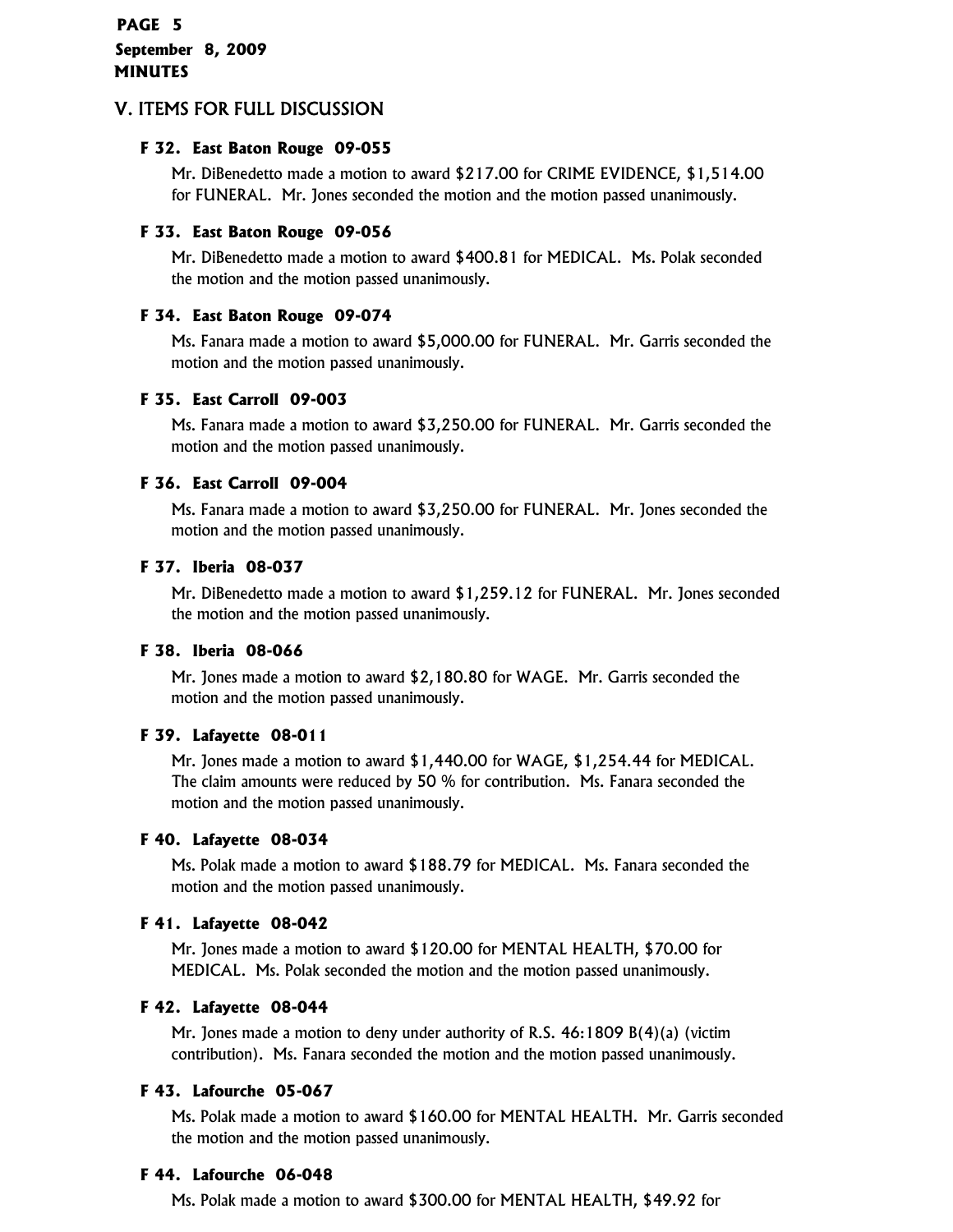## V. ITEMS FOR FULL DISCUSSION

MEDICAL MILEAGE. Ms. Rodi seconded the motion and the motion passed unanimously.

#### **F 45. Lafourche 07-001**

Ms. Polak made a motion to award \$375.00 for MENTAL HEALTH. Mr. Jones seconded the motion and the motion passed unanimously.

#### **F 46. Lafourche 07-068**

Ms. Polak made a motion to award \$70.85 for MEDICAL but to defer the mental health claim in order to obtain insurance information. Mr. Garris seconded the motion and the motion passed unanimously.

#### **F 47. Lafourche 09-003**

Ms. Polak made a motion to defer claims awaiting insurance information. Mr. Garris seconded the motion and the motion passed unanimously.

#### **F 48. Lafourche 09-017**

Mr. DiBenedetto made a motion to award \$5,796.70 for MEDICAL. Ms. Polak seconded the motion and the motion passed unanimously.

#### **F 49. Lafourche 09-021**

Mr. DiBenedetto made a motion to deny under authority of R.S. 46:1809 B(4)(a) (victim contribution). Ms. Fanara seconded the motion and the motion passed unanimously.

#### **F 50. Lafourche 09-022**

Ms. Fanara made a motion to award \$370.00 for MEDICAL. Ms. Polak seconded the motion and the motion passed 7 to 2 with no abstentions.

#### **F 51. Lafourche 09-026**

Mr. Jones made a motion to only pay providers to award \$833.90 for MEDICAL, \$300.00 for AMBULANCE TRANSPORT (MEDICAL). Ms. Rodi seconded the motion and the motion passed unanimously.

#### **F 52. Lafourche 09-045**

Ms. Polak made a motion to approve the eligibility of this claimant. Mr. Jones seconded the motion and the motion passed unanimously.

## **F 53. Lafourche 09-047**

Ms. Williams made a motion to deny under authority of R.S. 46:1809 B(4)(a) (victim contribution / illegal activity). Mr. Jones seconded the motion and the motion passed unanimously.

#### **F 54. Lafourche 09-048**

Ms. Adcock made a motion to approve the eligibility of this claimant. Ms. Polak seconded the motion and the motion passed unanimously.

## **F 55. Lafourche 09-052**

Ms. Polak made a motion to approve the eligibility of this claimant. Ms. Williams seconded the motion and the motion passed unanimously.

#### **F 56. Lafourche 09-053**

Ms. Polak made a motion to approve the eligibility of this claimant. Ms. Fanara seconded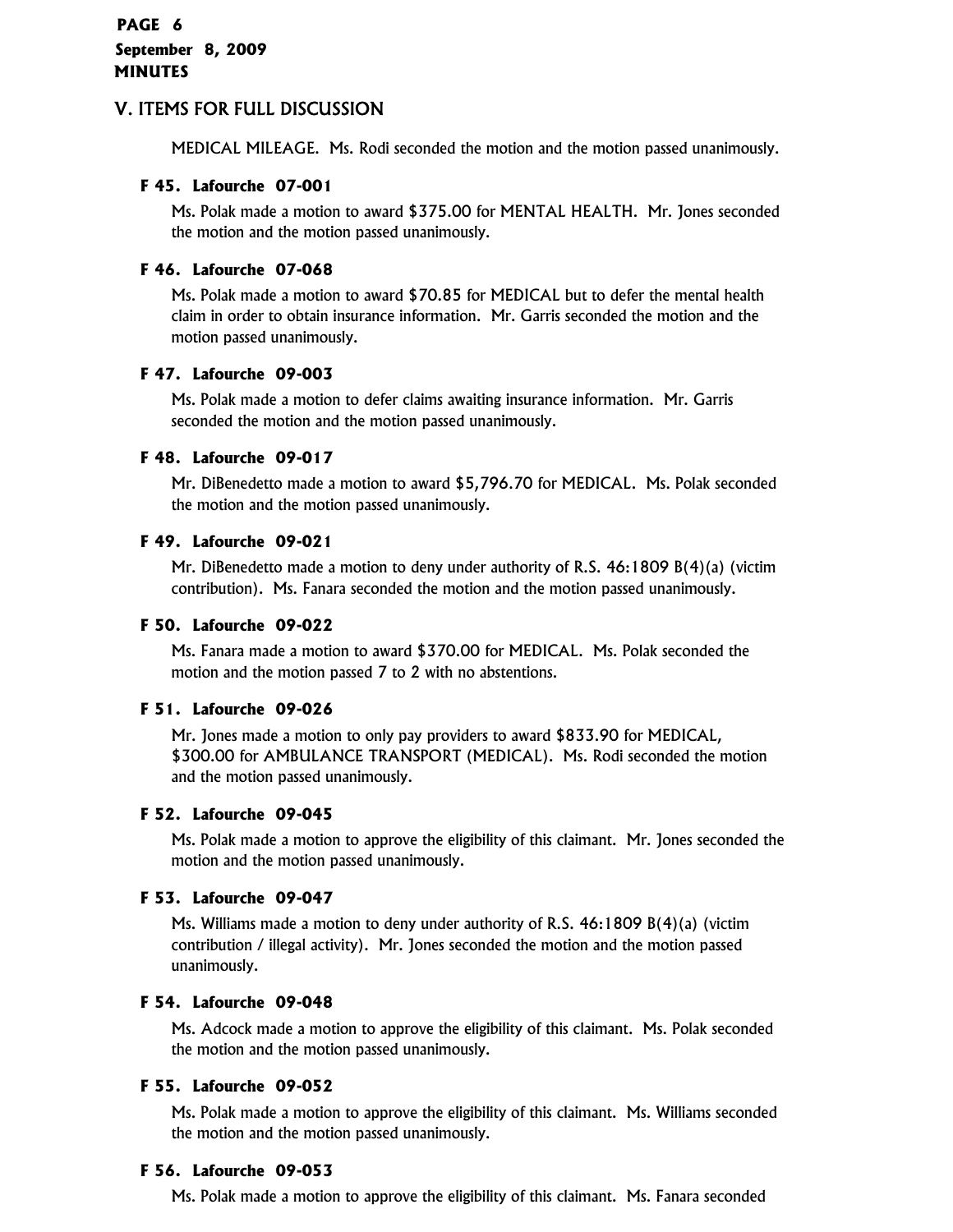## **PAGE 7 September 8, 2009 MINUTES**

## V. ITEMS FOR FULL DISCUSSION

the motion and the motion passed unanimously.

## **F 57. Lafourche 09-054**

Ms. Rodi made a motion to approve the eligibility of this claimant. Ms. Williams seconded the motion and the motion passed unanimously.

## **F 58. Lafourche 09-055**

Ms. Polak made a motion to approve the eligibility of this claimant. Mr. Jones seconded the motion and the motion passed unanimously.

## **F 59. Livingston 09-006**

Mr. Jones made a motion to award \$420.00 for MENTAL HEALTH. Ms. Rodi seconded the motion and the motion passed unanimously.

## **F 60. Morehouse 09-001**

Ms. Rodi made a motion to award \$3,956.97 for FUNERAL. Mr. Jones seconded the motion and the motion passed unanimously.

## **F 61. Orleans 09-002**

Mr. Jones made a motion to award \$2,250.00 for FUNERAL. The claim amounts were reduced by 50 % for contribution. Ms. Fanara seconded the motion and the motion passed 8 to 1 with no abstentions.

## **F 62. Orleans 09-017**

Mr. Jones made a motion to award \$844.85 for WAGE, \$412.26 for MEDICAL. Mr. Garris seconded the motion and the motion passed unanimously.

## **F 63. Orleans 09-075**

Mr. Jones made a motion to award \$4,500.00 for FUNERAL. Ms. Rodi seconded the motion and the motion passed 8 to 1 with no abstentions.

## **F 64. Orleans 09-098**

Mr. Jones made a motion to approve the eligibility of this claimant. Ms. Rodi seconded the motion and the motion passed unanimously.

## **F 65. Orleans 09-102**

Mr. Jones made a motion to award \$3,457.15 for FUNERAL. Ms. Polak seconded the motion and the motion passed 8 to 1 with no abstentions.

## **F 66. Orleans 09-108**

Mr. Jones made a motion to approve the eligibility of this claimant. Ms. Rodi seconded the motion and the motion passed 7 to 2 with no abstentions.

## **F 67. Orleans 09-110**

Mr. Jones made a motion to deny under authority of LAC22: XIII.301(A)(1)(a) (felony convictions). Ms. Rodi seconded the motion and the motion passed unanimously.

## **F 68. Orleans 09-121**

Mr. Jones made a motion to defer ruling awaiting more information on case. Mr. Garris seconded the motion and the motion passed unanimously.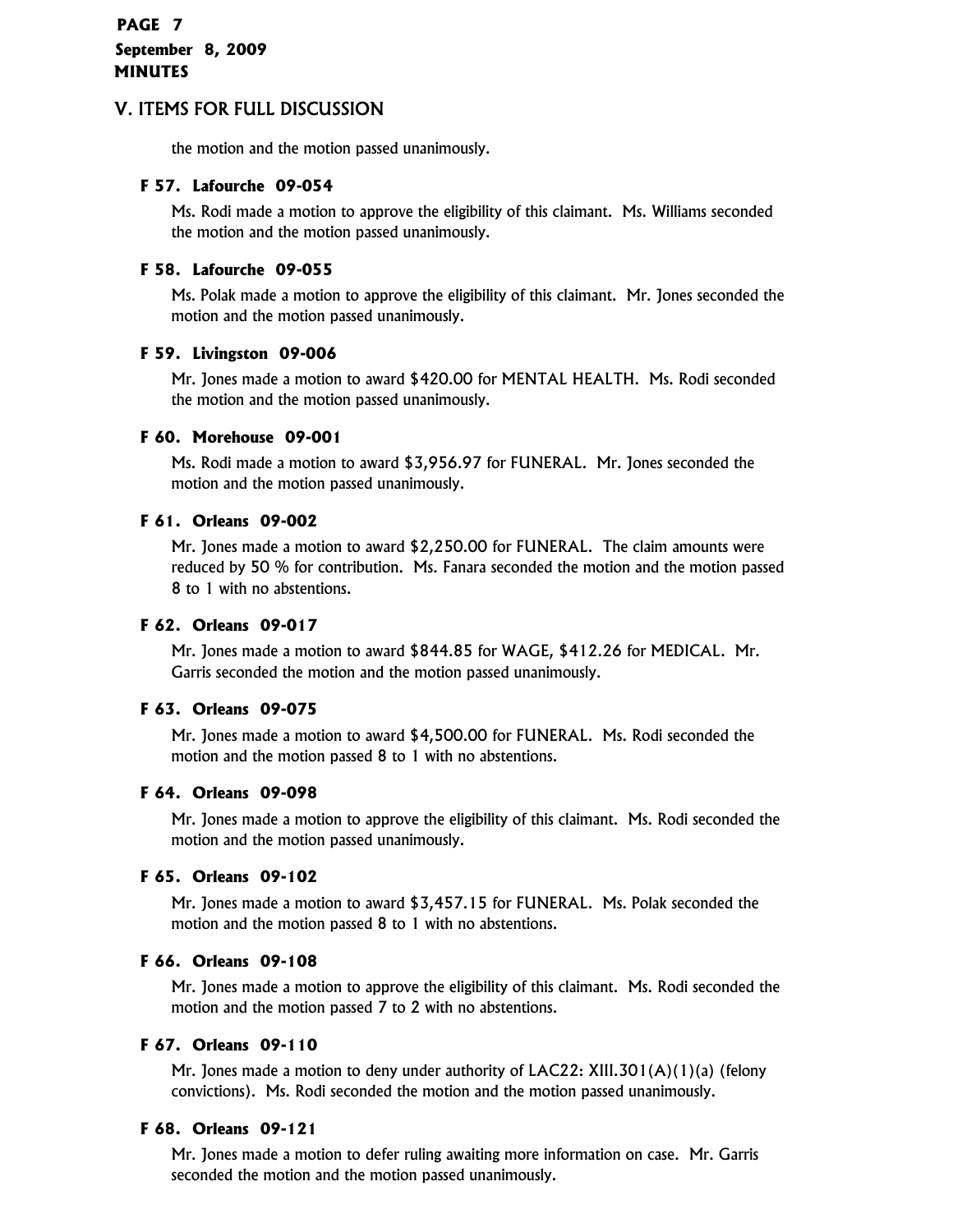## **PAGE 8 September 8, 2009 MINUTES**

## V. ITEMS FOR FULL DISCUSSION

## **F 69. Orleans 09-122**

Ms. Polak made a motion to deny under authority of R.S. 46:1809 B(1) (not a compensable expense). Mr. Jones seconded the motion and the motion passed 8 to 1 with no abstentions.

## **F 70. Orleans 09-124**

Mr. Jones made a motion to approve the eligibility of this claimant. Ms. Rodi seconded the motion and the motion passed unanimously.

## **F 71. Orleans 09-125**

Mr. Jones made a motion to deny under authority of R.S. 46:1809 B(4)(a) (victim contribution / illegal activity). Mr. DiBenedetto seconded the motion and the motion passed unanimously.

## **F 72. Orleans 09-130**

Mr. Jones made a motion to defer ruling awaiting more information on the case. Ms. Polak seconded the motion and the motion passed unanimously.

## **F 73. Orleans 09-131**

Mr. Jones made a motion to defer ruling awaiting more information on the case. Ms. Rodi seconded the motion and the motion passed 8 to 1 with no abstentions.

## **F 74. Orleans 09-132**

Mr. Jones made a motion to defer ruling awaiting more information on the case. Ms. Adcock seconded the motion and the motion passed unanimously.

## **F 75. Orleans 09-134**

Mr. Jones made a motion to deny the case. Mr. DiBenedetto seconded the motion but the motion passed.

Ms. Rodi made a motion to defer ruling awaiting more information. Mr. Garris seconded the motion and the motion passed 8 to 1 with no abstentions.

## **F 76. Orleans 09-135**

Mr. Jones made a motion to deny under authority of  $LAC22$ : XIII.301(A)(1)(a) (felony convictions). Ms. Polak seconded the motion and the motion passed unanimously.

## **F 77. Orleans 09-136**

Ms. Rodi made a motion to deny under authority of R.S. 46:1809 B(3)(b) (failed or refused cooperation). Mr. Jones seconded the motion and the motion passed unanimously.

## **F 78. Orleans 09-138**

Mr. Jones made a motion to deny under authority of LAC22: XIII.301(A)(1)(a) (felony convictions). Ms. Rodi seconded the motion and the motion passed unanimously.

## **F 79. Orleans 09-139**

Ms. Polak made a motion to deny under authority of R.S. 46:1809 B (3) (crime reported late). Ms. Williams seconded the motion and the motion passed 8 to 1 with no abstentions.

## **F 80. Orleans 09-166**

Mr. Jones made a motion to deny under authority of R.S. 46:1809 B(3)(b) (failed or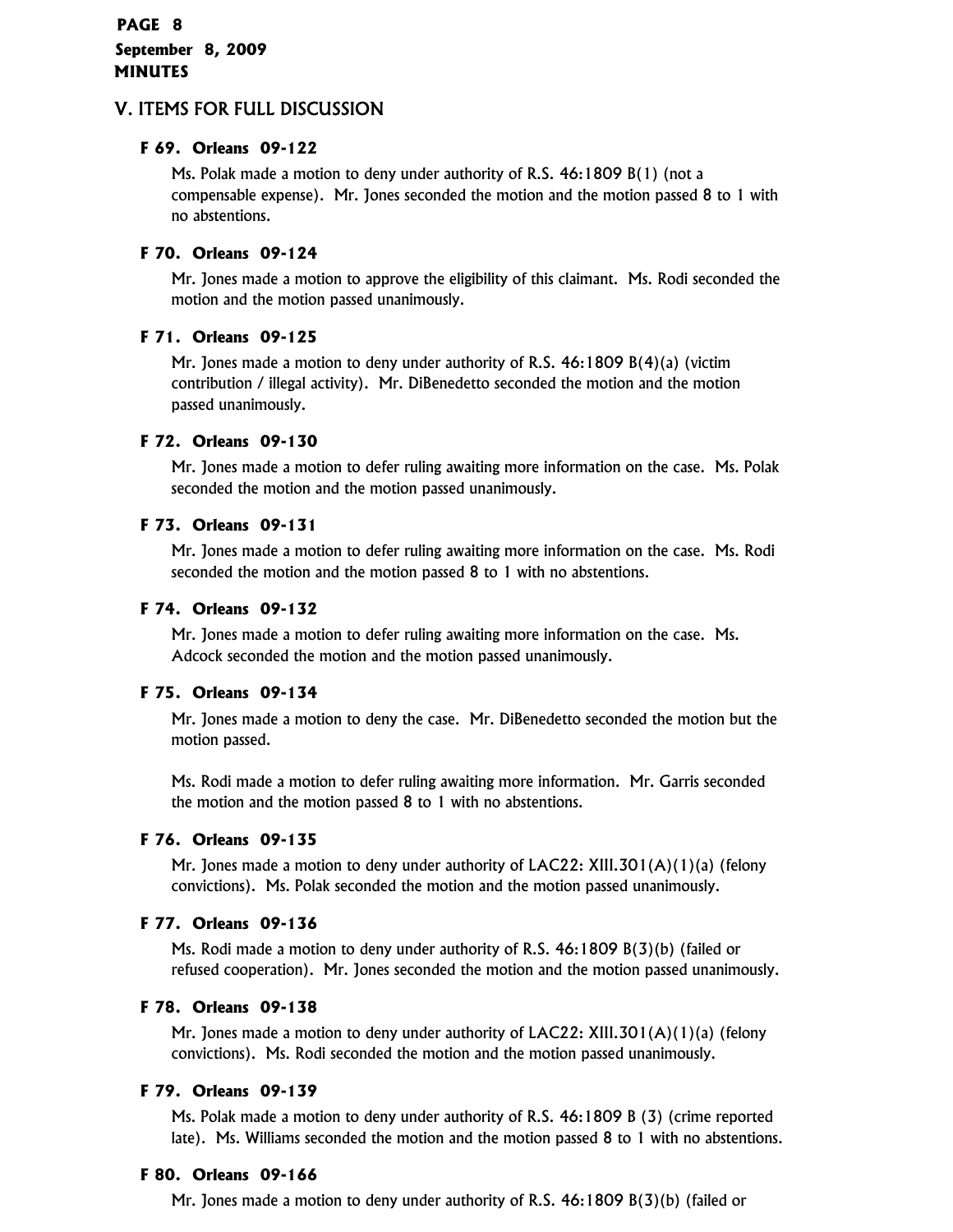## V. ITEMS FOR FULL DISCUSSION

refused cooperation). Mr. Garris seconded the motion and the motion passed 8 to 1 with no abstentions.

## **F 81. Rapides 09-011**

Ms. Fanara made a motion to deny under authority of R.S. 46:1809 B(4)(a) (victim contribution / illegal activity). Ms. Williams seconded the motion and the motion passed unanimously.

## **F 82. St. Bernard 09-005**

Mr. DiBenedetto made a motion to deny under authority of R.S. 46:1809 B(3)(b) (failed or refused cooperation). Ms. Polak seconded the motion and the motion passed unanimously.

## **F 83. St. Bernard 09-009**

Ms. Polak made a motion to award \$325.50 for MEDICAL, \$105.52 for AMBULANCE TRANSPORT (MEDICAL). Ms. Rodi seconded the motion and the motion passed unanimously.

## **F 84. St. Charles 09-011**

Ms. Polak made a motion to approve the eligibility of this claimant. Mr. Jones seconded the motion and the motion passed unanimously.

## **F 85. St. Charles 09-012**

Mr. Jones made a motion to defer for more information. Mr. Jones withdrew his motion. Mr. Jones made a motion to approve the eligibility of this claimant. Ms. Williams seconded the motion and the motion passed unanimously.

## **F 85. St. Charles 09-012**

Mr. DiBenedetto made a motion to deny the eligibility of this claimant. The motion died for lack of a second. Mr. Jones made a motion to approve the eligibility of this claimant. Ms. Williams seconded the motion and the motion passed unanimously.

## **F 86. St. Charles 09-013**

Ms. Williams made a motion to deny under authority of R.S. 46:1809 B(3)(b) (failed or refused cooperation). Mr. Garris seconded the motion and the motion passed unanimously.

## **F 87. St. Charles 09-015**

Ms. Adcock made a motion to approve the eligibility of this claimant. Ms. Rodi seconded the motion and the motion passed unanimously.

## **F 88. St. Charles 09-016**

Ms. Rodi made a motion to approve the eligibility of this claimant. Mr. Jones seconded the motion and the motion passed unanimously.

## **F 89. St. Charles 09-017**

Ms. Polak made a motion to approve the eligibility of this claimant. Mr. Jones seconded the motion and the motion passed unanimously.

## **F 90. St. Martin 09-008**

Ms. Adcock made a motion to award \$1,100.73 for MEDICAL, \$300.00 for AMBULANCE TRANSPORT (MEDICAL). Mr. Jones seconded the motion and the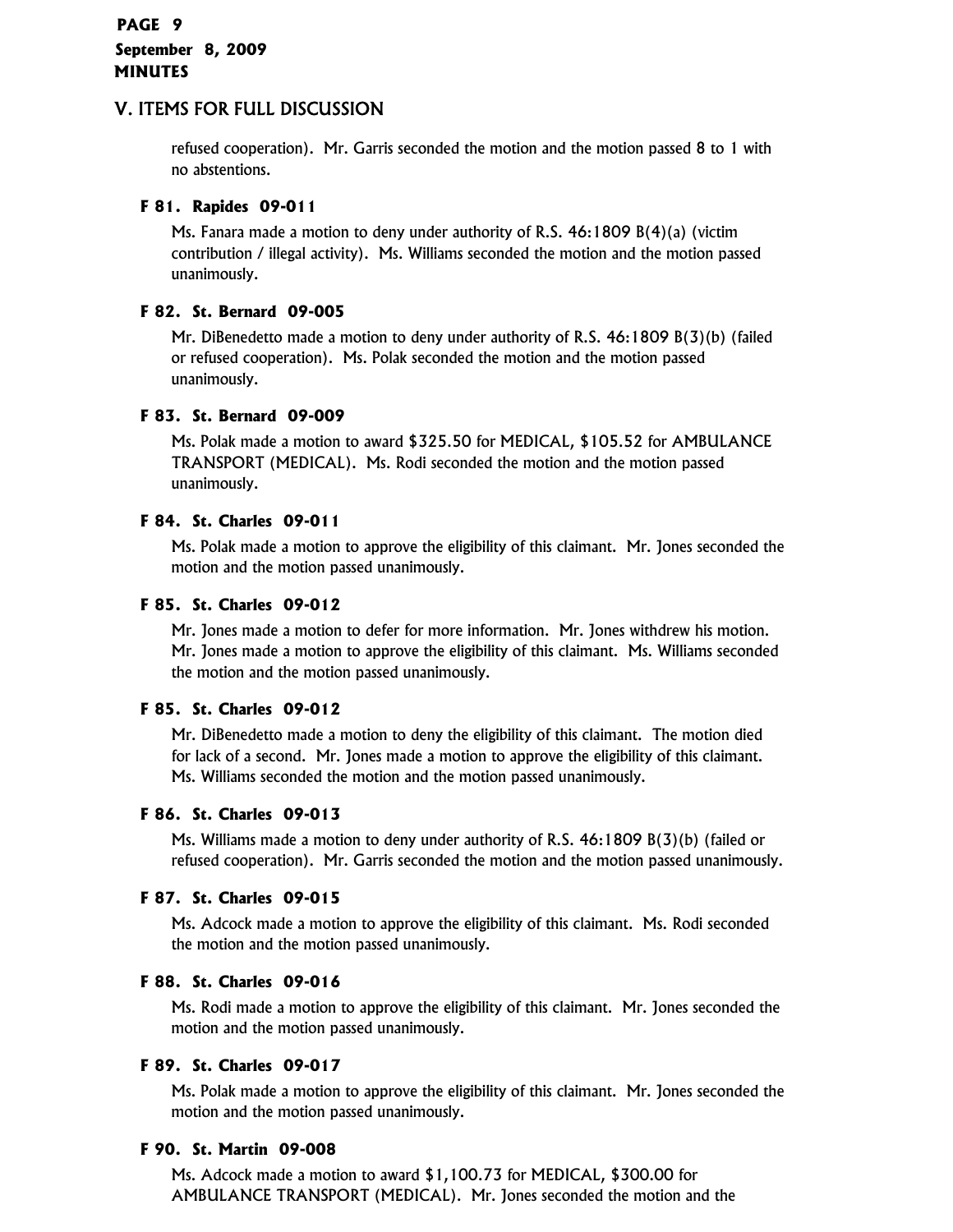## **PAGE 10 September 8, 2009 MINUTES**

## V. ITEMS FOR FULL DISCUSSION

motion passed unanimously.

#### **F 91. St. Martin 09-019**

Mr. DiBenedetto made a motion to approve the eligibility of this claimant. Mr. Jones seconded the motion and the motion passed unanimously.

## **F 92. St. Mary 09-009**

Mr. Jones made a motion to approve with 50% contribution reduction. Mr. Garris seconded the motion. Motion was withdrawn. Ms. Rodi made a motion to deny under authority of R.S. 46:1809 B(1) (crime definition). Ms. Williams seconded the motion and the motion passed unanimously.

#### **F 93. St. Tammany 08-034**

Ms. Rodi made a motion to award \$300.00 for AMBULANCE TRANSPORT (MEDICAL). Mr. Jones seconded the motion and the motion passed unanimously.

## **F 94. Tangipahoa 09-023**

Ms. Polak made a motion to award \$5,000.00 for FUNERAL. Mr. Garris seconded the motion and the motion passed unanimously.

#### **F 95. Tangipahoa 09-026**

Ms. Polak made a motion to approve the eligibility of this claimant. Mr. Garris seconded the motion and the motion passed unanimously. The Board also requested that Staff obtain the death certificate.

## **F 96. Terrebonne 08-009**

Mr. Jones made a motion to award \$264.45 for MEDICAL. Ms. Polak seconded the motion and the motion passed unanimously.

## **F 97. Terrebonne 09-021**

Ms. Adcock made a motion to deny under authority of R.S. 46:1809 B(4)(a) (victim contribution). Ms. Williams seconded the motion and the motion passed unanimously.

## **F 98. West Baton Rouge 09-003**

Mr. Jones made a motion to award \$300.00 for MENTAL HEALTH. Ms. Rodi seconded the motion and the motion passed unanimously.